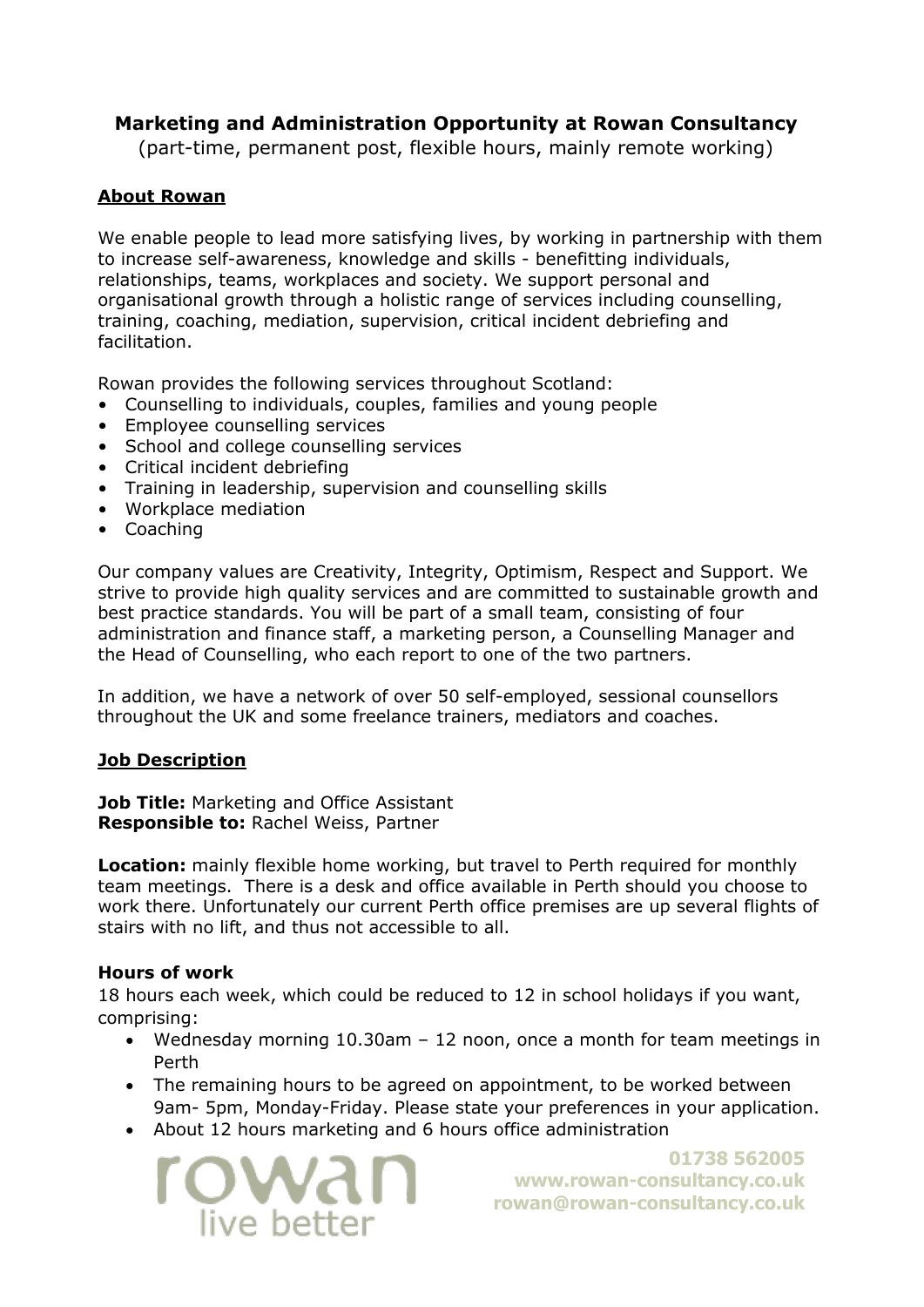**Salary:** £21.4K per annum full-time equivalent (based on a 37.5 hour week), which equates to £10,272 annual salary for a 18-hour week, plus performance-based, discretionary, profit-share bonuses.

**Conditions:** 5.6 weeks paid holiday per annum, which includes bank holidays. increasing to 6.6 weeks over your first 5 years.

**Contract Term:** This newly created post is available immediately. The starting date will be agreed on appointment, with an initial 3 month probation period and a permanent post after satisfactory completion of probation.

**Purpose of job**: To undertake marketing duties, publicising Rowan's training courses and other services. Also to assist the office managers in general office admin eg processing electronic paperwork. We provide great services, we need you to let the world know about them!

#### **Main tasks**

- Plan yearly marketing schedule
- Create and implement marketing plan for each training course
- Create source analysis for all courses and use to inform marketing
- Maintain Outlook and Mailchimp mailing lists in line with GDPR
- Plan, write and send monthly e-newsletter via MailChimp
- Create events on TicketTailor for courses
- Maintain Rowan's Twitter account and schedule posts to our other social media channels using Buffer
- Assist with maintaining and updating our Wordpress website
- Create and monitor online feedback forms via Wordpress
- Assist the office managers with processing paperwork, updating records and writing reports and other such tasks, as required.

#### **Essential Skills and Experience**

- Experienced in using social media
- Proficient using MS Office Word, Outlook and Excel
- Ability to write clear yet inviting copy across a variety of channels
- Excellent proofreading and editing skills
- Able to learn new applications on the job
- Excellent communication and interpersonal skills
- Previous experience working in a marketing role in a small/medium business

### **Desirable Skills and Experience**

- Educated to HND or degree level
- Experience of business social media accounts on Facebook, LinkedIn, Instagram and Twitter
- Experience of using Mailchimp, WordPress, Teams, Ticket Tailor and Buffer
- SEO knowledge



**01738 562005 [www.rowan-consultancy.co.uk](http://www.rowan-consultancy.co.uk/) [rowan@rowan-consultancy.co.uk](mailto:rowan@rowan-consultancy.co.uk)**